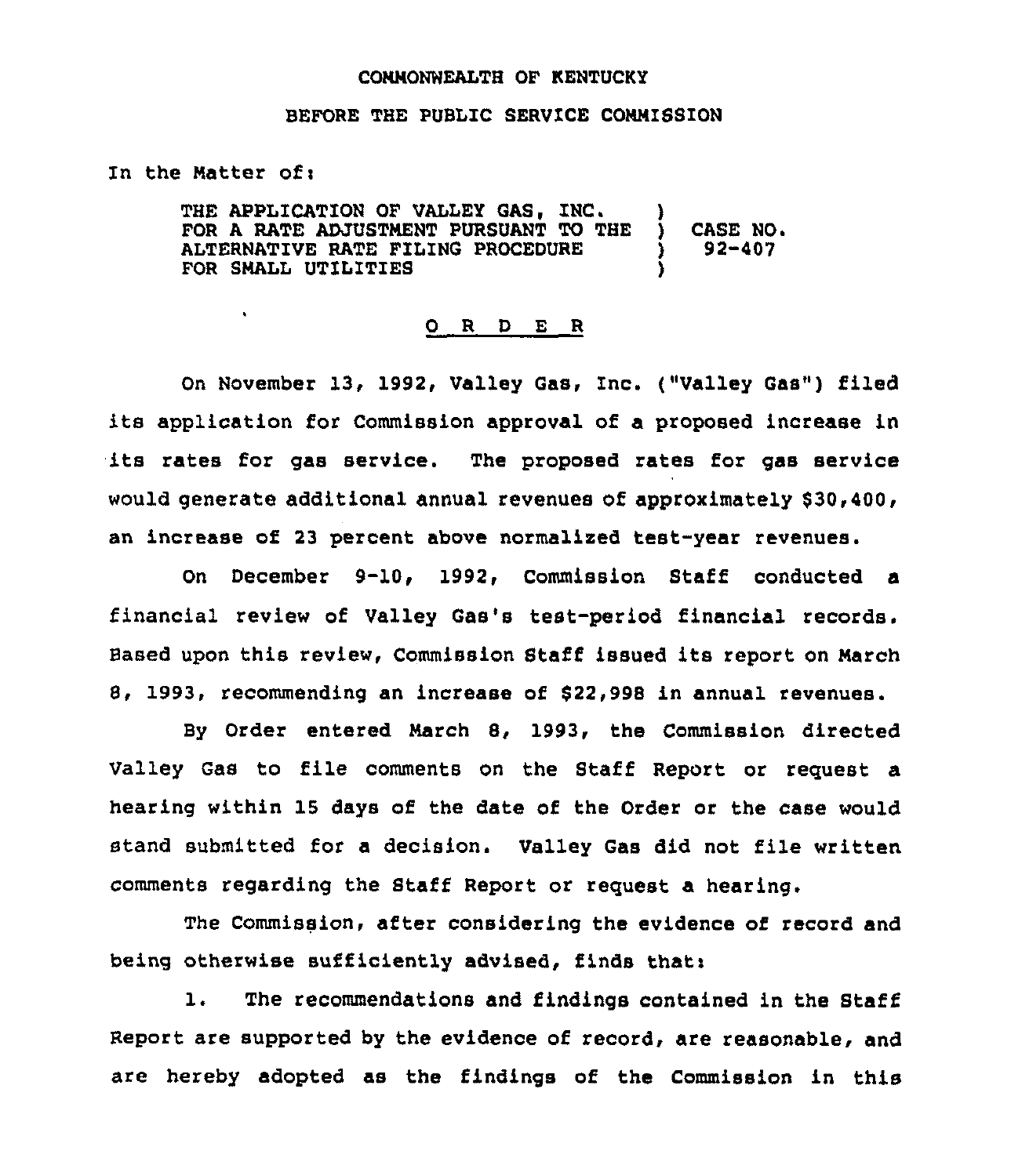proceeding and are incorporated by reference as if fully set out herein.

2. The rates proposed by Valley Gas in its application would produce revenue increases in excess of that found reasonable herein and should be denied upon application of KRS 278.030.

3. The rates in Appendix A, attached hereto and incorporated herein, are the fair, Just, and reasonable rates for Valley Gas. These rates are the rates recommended by the Commission Staff Report as adjusted to reflect all purchased gas adjustments through Case No. 89-103-F.<sup>1</sup> They will allow Valley Gas sufficient revenues to meet its operating expenses and provide for future equity growth, including provisions for servicing its debt.

IT IS THEREFORE ORDERED that:

1. The rates proposed by Valley Gas in its application are hereby denied.

2. The rates contained in Appendix <sup>A</sup> are approved for service rendered by Valley Gas on and after the date of this Order.

3. Within 30 days of the date of this Order, Valley Gas shall file with the Commission its revised tariff setting out the rates approved herein,

 $\mathbf{L}$ 

Case No. 89-103-F, Notice of Purchased Gas Adjustment Filing<br>of Valley Gas, Inc., Order dated March 26, 1993.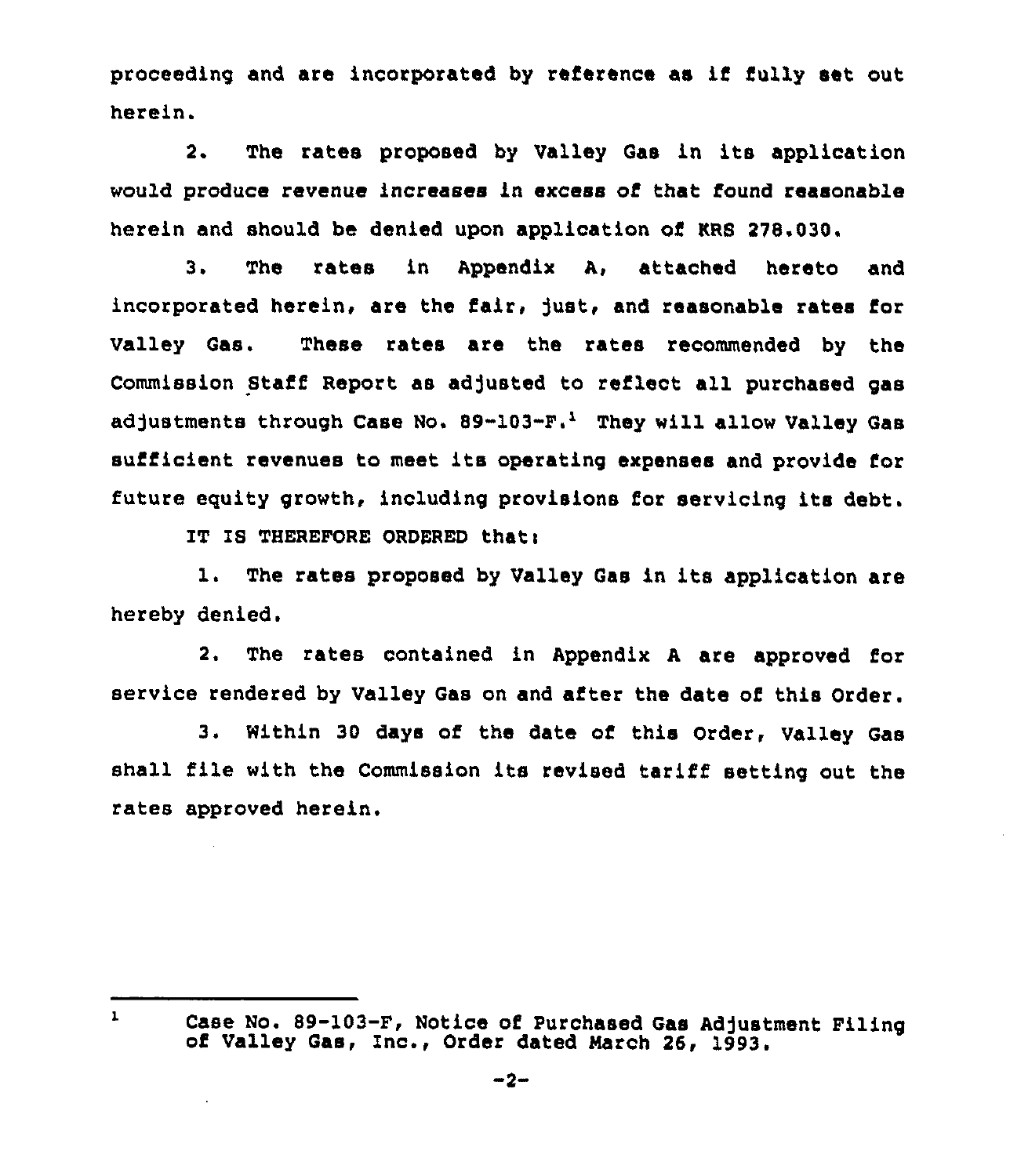Done at Frankfort, Kentucky, this 6th day of April, 1993.

PUBLIC SERVICE COMMISSION

 $r$ man

Vice Chairman

ATTEST:

100

**Executive Director**